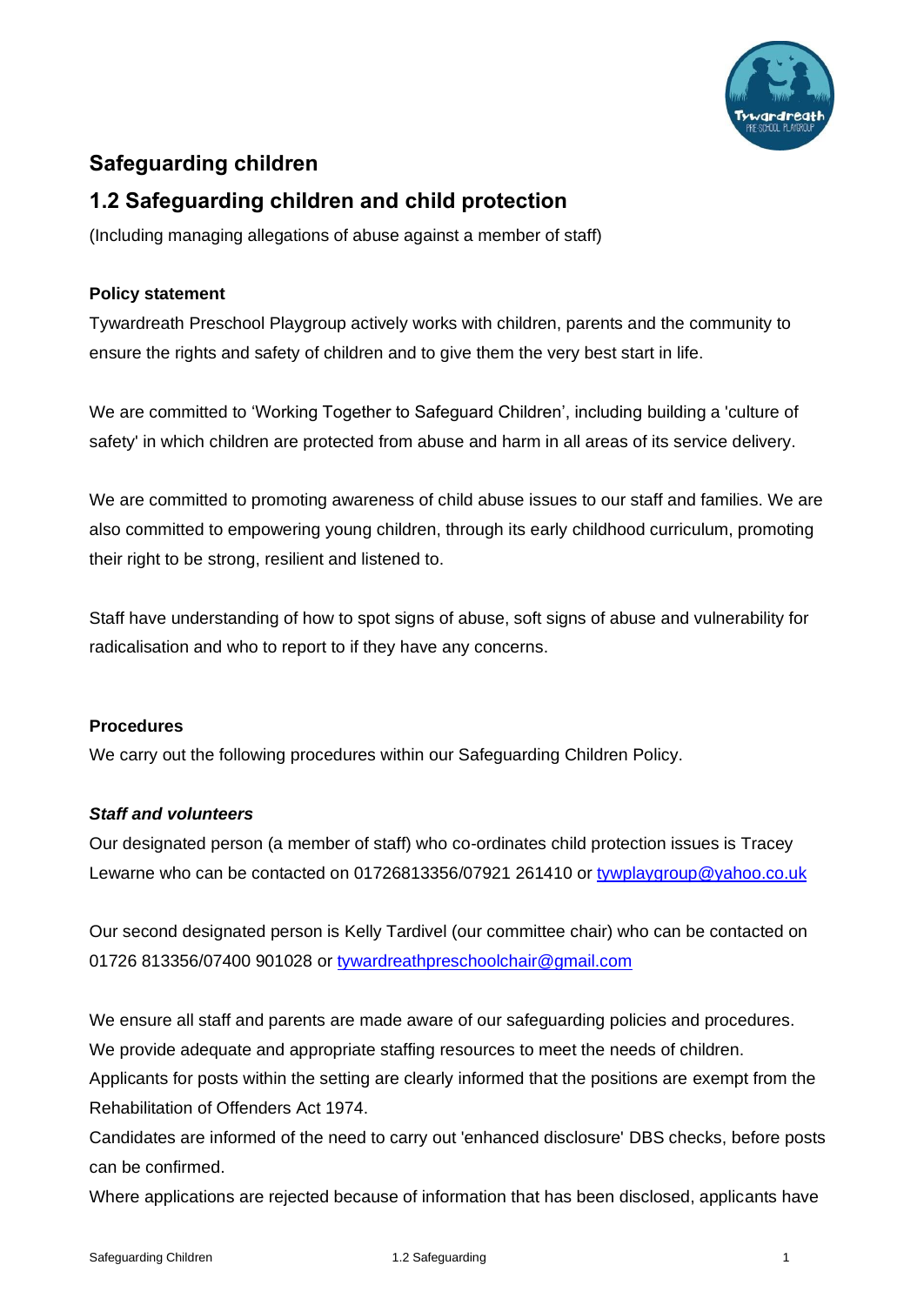the right to know and to challenge incorrect information.

We abide by Ofsted requirements in respect of references and DBS checks for staff and volunteers, to ensure that no disqualified person or unsuitable person works at the setting or has access to the children.

Volunteers do not work unsupervised.

We abide by the Protection of Vulnerable Groups Act requirements in respect of any person who is dismissed from our employment, or resigns in circumstances that would otherwise have lead to dismissal for reasons of child protection concern.

We have procedures for recording the details of visitors to the setting and vetting who they are. We take security steps to ensure that we have control over who comes into the setting so that no unauthorised person has unsupervised access to the children.

We have a separate policy that covers the use of equipment with camera or other recording facilities such as mobile phones, cameras, tablets etc.

We are committed to responding promptly and appropriately to all incidents or concerns of abuse that may occur and to work with statutory agencies in accordance with the procedures that are set down in 'What to do if you're worried a child is being abused' (March 2015) and 'Working Together' (July 2018)

#### *Responding to suspicions of abuse*

We acknowledge that abuse of children can take different forms - physical, emotional, and sexual, as well as neglect.

When children are suffering from physical, sexual or emotional abuse, or may be experiencing neglect, this may be demonstrated through the things they say (direct or indirect disclosure) or through changes in their appearance, their behaviour, or their play. These can be known as 'Soft Signs of abuse'.

These may include:

- significant changes in children's behaviour
- deterioration in children's general well-being
- unexplained bruising, marks or signs of possible abuse or neglect
- children's comments which give cause for concern
- any reasons to suspect neglect or abuse outside the setting, for example in the child's home or that a girl may have been subjected to (or is at risk of) female genital mutilation
- inappropriate behaviour displayed by other members of staff, or any other person working with the children, for example: inappropriate sexual comments; excessive one-to-one attention beyond the requirements of their usual role and responsibilities; or inappropriate sharing of images. Providers may also find 'What to do if you're worried a child is being abused: Advice for practitioners helpful.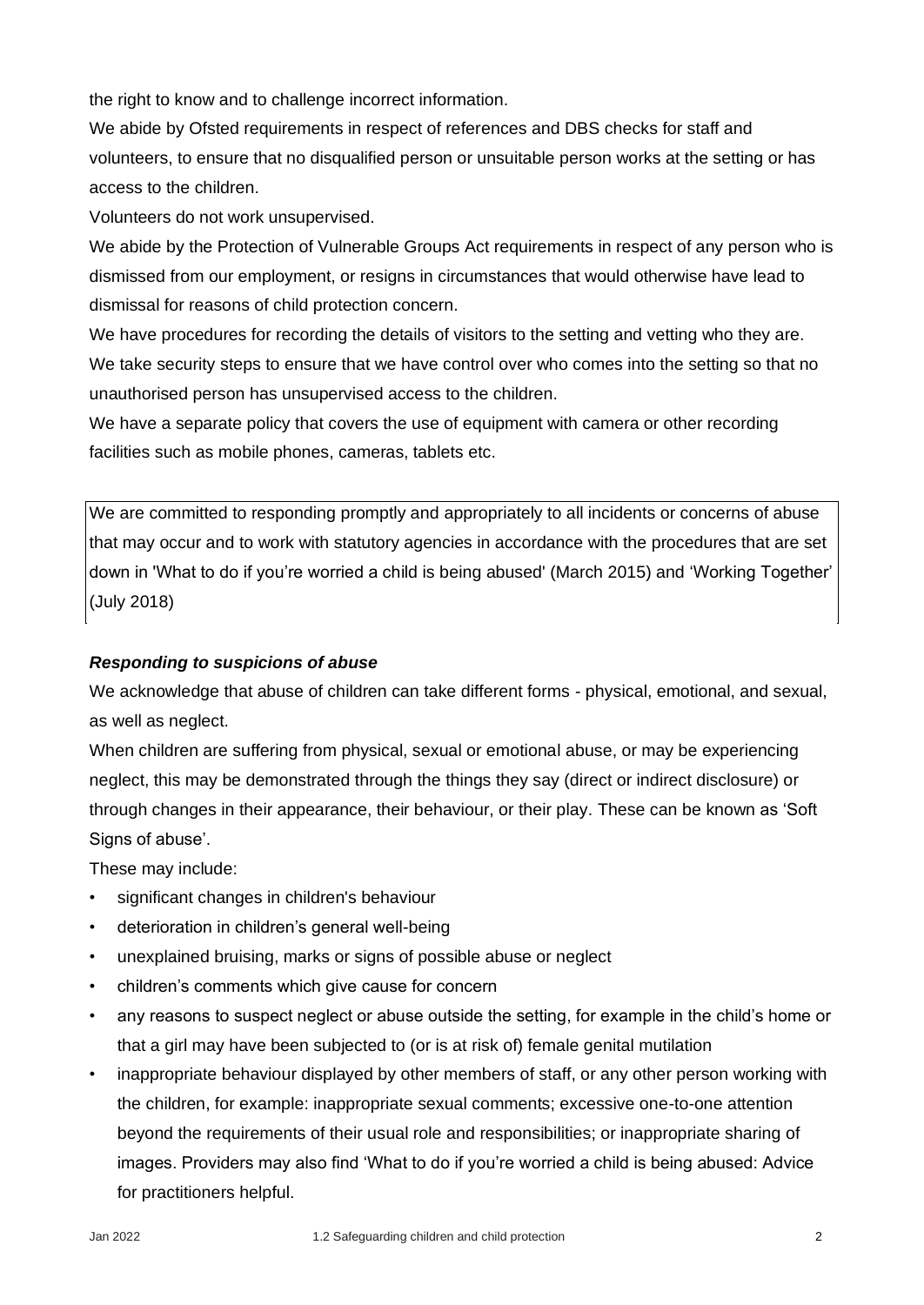Poor/irregular attendance is also recognised as a potential sign of abuse and is recorded and challenged with the parent/carers of the child, if deemed a concern.

Where such evidence is apparent, the child's key person makes a dated record of the details of the concern and discusses what to do with the setting manager who is acting as the 'designated person'. The information is recorded in the confidential incident record.

We refer concerns to the Multi-Agency Referral Unit (MARU) and co-operate fully in any subsequent investigation.

We take care not to influence the outcome either through the way we speak to children or by asking questions of children.

## *Prevent Duty/Radicalisation*

We have regard for the Prevent Duty (June 2015) and take care to look for signs of 'radicalisation' within our setting families, staff and also children who may be vulnerable to radicalisation.

Our Safeguarding lead, Tracey Lewarne, has completed the Prevent Duty training. All our staff have completed Prevent Duty training.

For early years childcare providers, the statutory framework for the Early Years Foundation Stage sets standards for learning, development and care for children from 0-5, thereby assisting their personal, social and emotional development and understanding of the world.

#### The Prevent Duty (June 2015)

[https://www.gov.uk/government/uploads/system/uploads/attachment\\_data/file/439598/preventduty](https://www.gov.uk/government/uploads/system/uploads/attachment_data/file/439598/preventduty-departmental-advice-v6.pdf) [-departmental-advice-v6.pdf](https://www.gov.uk/government/uploads/system/uploads/attachment_data/file/439598/preventduty-departmental-advice-v6.pdf)

[https://www.gov.uk/government/uploads/system/uploads/attachment\\_data/file/439598/preventduty](https://www.gov.uk/government/uploads/system/uploads/attachment_data/file/439598/preventduty-departmental-advice-v6.pdf) [-departmental-advice-v6.pdf](https://www.gov.uk/government/uploads/system/uploads/attachment_data/file/439598/preventduty-departmental-advice-v6.pdf)

# *Female Genital Mutilation (FGM)*

Beth Williams has attended the Cornwall Council FGM training and presented this training to all staff in January 2020. Staff are aware of the signs and symptoms of FGM and that it is a reportable abuse.

#### *Recording suspicions of abuse and disclosures*

Where a child makes comments to a member of staff that gives cause for concern (disclosure), observes signs or signals that gives cause for concern, such as significant changes in behaviour;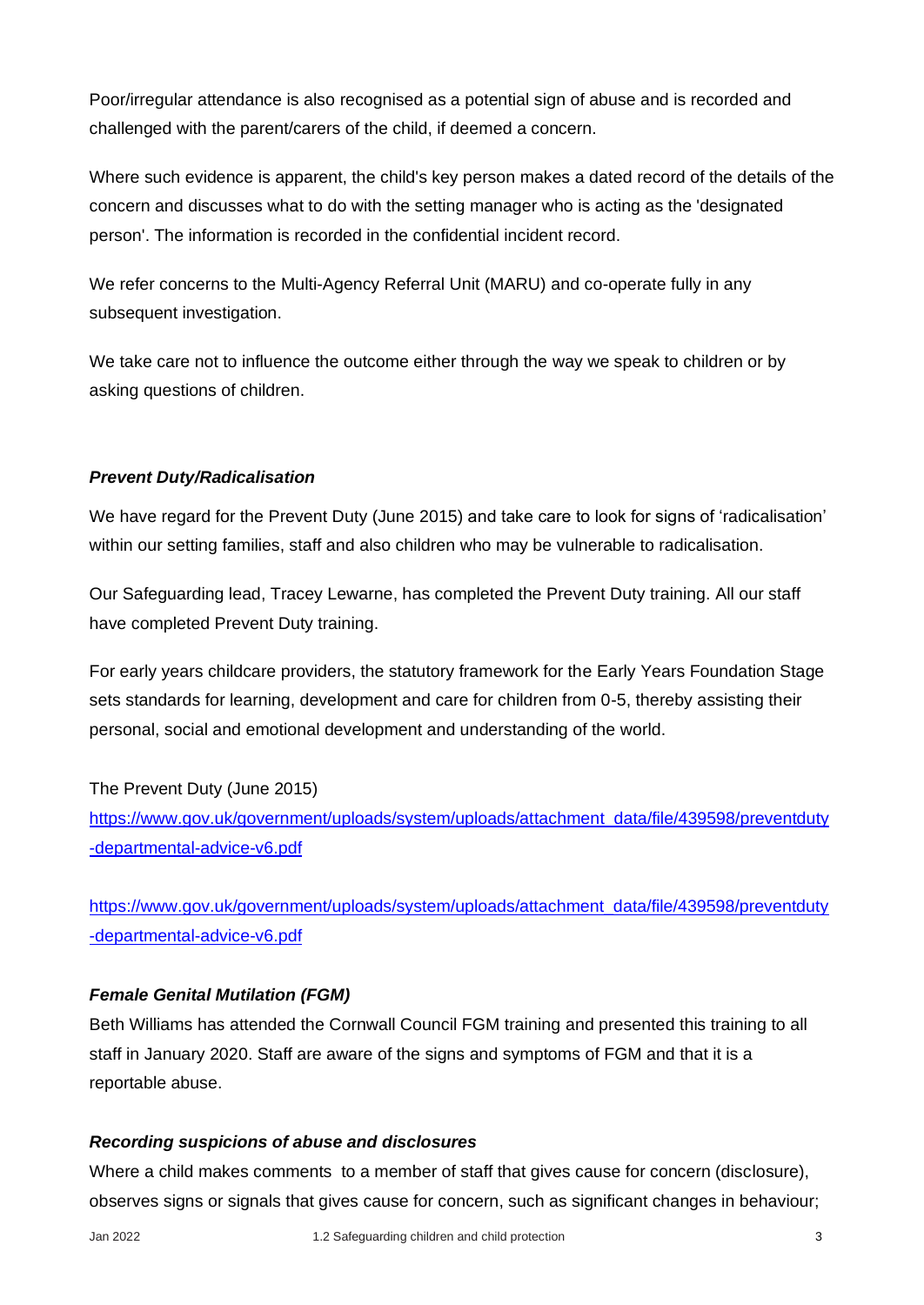deterioration in general well-being; unexplained bruising, marks or signs of possible abuse or neglect that member of staff:

- listens to the child, offers reassurance and gives assurance that she or he will take action;
- does not question the child:
- makes a written record that forms an objective record of the observation or disclosure that includes:
	- the date and time of the observation or the disclosure;
	- the exact words spoken by the child as far as possible;
	- the name of the person to whom the concern was reported, with date and time; and
	- the names of any other person present at the time.

These records are signed and dated and kept in the confidential incident record which is kept securely.

#### *Making a referral to the local authority social care team*

If we need to make a referral to the local social care team, we follow the guidelines laid out in 'What to do if you're worried a child is being abused' (March 2015).

We use the legal framework as set out by the Southwest Child Protection Procedures.

We use the local authority Cornwall & Isles of Scilly Local Safeguarding Children's MARU Board, 'Our Safeguarding Children's Partnership' (OSCP).

All members of staff are familiar with Child Protection procedures within the setting and follow the procedures for recording and reporting.

#### *Informing parents*

Parents are normally the first point of contact. If a suspicion of abuse is recorded, parents are informed at the same time as the report is made, except where the guidance of the Local Safeguarding Children Board does not allow this. This will usually be the case where the parent is the likely abuser. In these cases, the investigating officers will inform parents.

#### *Liaison with other agencies*

We work within the Local Safeguarding Children Board guidelines from Cornwall & Isles of Scilly Local Safeguarding Children's Board and MARU.

We have a copy of 'What to do if you're worried a child is being abused' (March 2015) for parents and staff and all staff are familiar with what to do if they have concerns.

We have procedures for contacting the local authority on child protection issues to ensure that it is easy, in any emergency, for the setting and social services to work well together.

We notify the registration authority (Ofsted) of any incident or accident and any changes in our arrangements which may affect the wellbeing of children.

If a referral is to be made to the local authority social care department, we act within the area's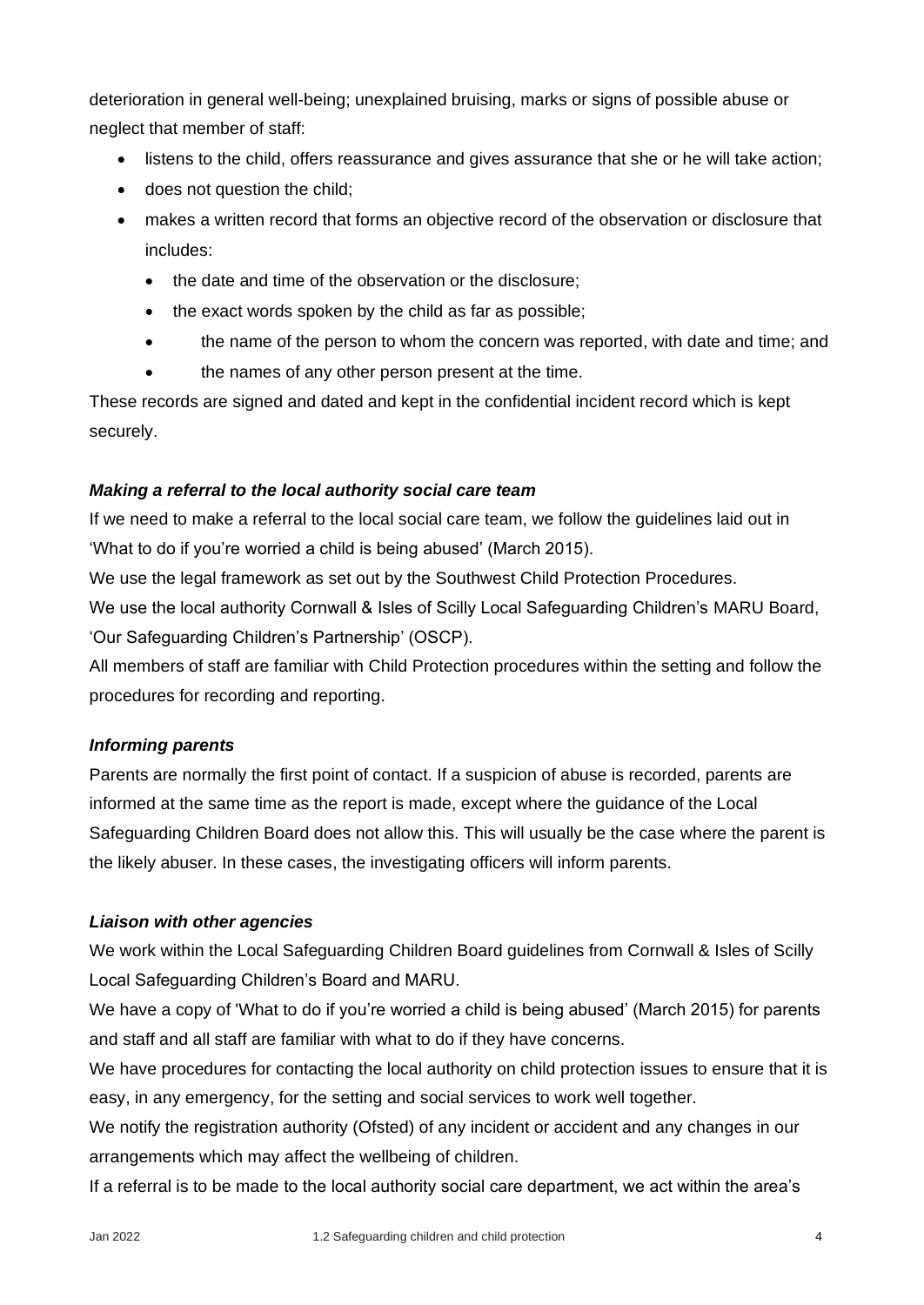Safeguarding Children and Child Protection guidance in deciding whether we must inform the child's parents at the same time.

#### *Allegation against staff members*

In the event of an allegation made against a member of staff:

- 1. Phone LADO (Local Area Designated Officer) immediately 01872 326536
- 2. Notify DBS immediately 01325 953795 (DBS helpline number for info and advice about making a referral)
- 3. Notify Ofsted within 14 days. Ofsted, Piccadilli Gate, Store Gate, Manchester M1 2WD 0300 123 1231

Settings are strongly advised to obtain email confirmation from LADO/DBS/Ofsted as evidence of the call. Settings should also document all conversations themselves for evidence purposes. LADO - See also: <http://www.proceduresonline.com/swcpp>

We ensure that all parents know how to complain about the behaviour or actions of staff or volunteers within the setting, or anyone living or working on the premises occupied by the setting, which may include an allegation of abuse.

We follow the guidance of the Local Safeguarding Children Board when responding to any complaint that a member of staff, or volunteer within the setting, or anyone living or working on the premises occupied by the setting, has abused a child.

We respond to any disclosure by children or staff that abuse by a member of staff or volunteer within the setting, may have taken, or is taking place, by first recording the details of any such alleged incident.

We refer any such complaint immediately to LADO (Local Area Designated Officer) to investigate. We also report any such alleged incident to Ofsted and what measures we have taken. We are aware that it is an offence not to do this.

We co-operate entirely with any investigation carried out by the appropriate department and in conjunction with the police.

Where the management committee and the relevant local authority department agree it is appropriate in the circumstances, the committee will suspend the member of staff on full pay, or the volunteer, for the duration of the investigation. This is not an indication of admission that the alleged incident has taken place, but is to protect the staff as well as children and families throughout the process.

#### *Disciplinary action*

Where a member of staff or a volunteer is dismissed from the setting because of misconduct relating to a child, we notify the Independent Barring Board administrators so that the name may be included on the Protection of Children and Vulnerable Adults Barred List.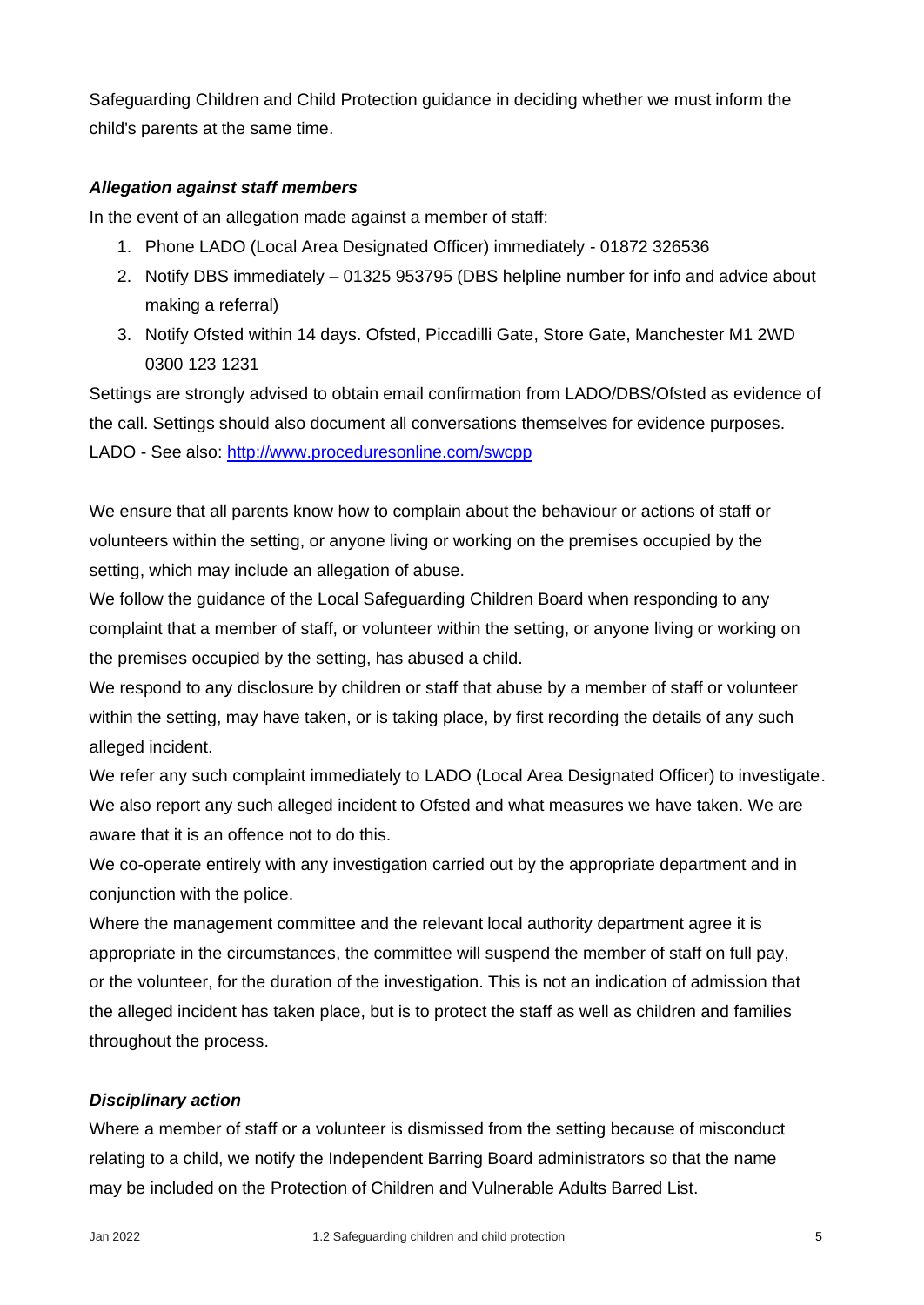## *Training*

We seek out training opportunities to ensure that they are able to recognise the signs and signals of possible physical abuse, emotional abuse, sexual abuse and neglect and that they are aware of the local authority guidelines for making referrals.

We ensure that all staff know the procedures for reporting and recording their concerns in the setting.

Staff update their Basic Child Protection training every 3 years and are notified of legislation updates when they arise. These updates are recorded at least annually.

Staff are asked if they have any safeguarding concerns during their individual staff supervision, which takes place at least once each half term. Staff are also encouraged to consider raising any safeguarding issued during staff meetings.

#### *Curriculum*

We introduce key elements of keeping children safe into our programme to promote the personal, social and emotional development of all children, so that they may grow to be strong, resilient and listened to and that they develop an understanding of why and how to keep safe. We create within the setting a culture of value and respect for the individual, having positive regard for children's heritage arising from their colour, ethnicity, languages spoken at home, cultural and social background.

We ensure that this is carried out in a way that is developmentally appropriate for the children.

#### *Confidentiality*

All suspicions and investigations are kept confidential and shared only with those who need to know. Any information is shared under the guidance of the Local Safeguarding Children Board.

#### *Support to families*

We believe in building trusting and supportive relationships with families, staff and volunteers in the group.

We make clear to parents our role and responsibilities in relation to child protection, such as for the reporting of concerns, providing information, monitoring of the child, and liaising at all times with the local Multi Agency Referral team.

We will continue to welcome the child and the family whilst investigations are being made in relation to any alleged abuse.

We follow the Child Protection Plan as set by the child's social care worker in relation to the setting's designated role and tasks in supporting that child and their family, subsequent to any investigation.

Confidential records kept on a child are shared with the child's parents or those who have parental responsibility for the child in accordance with the Confidentiality and Client Access to Records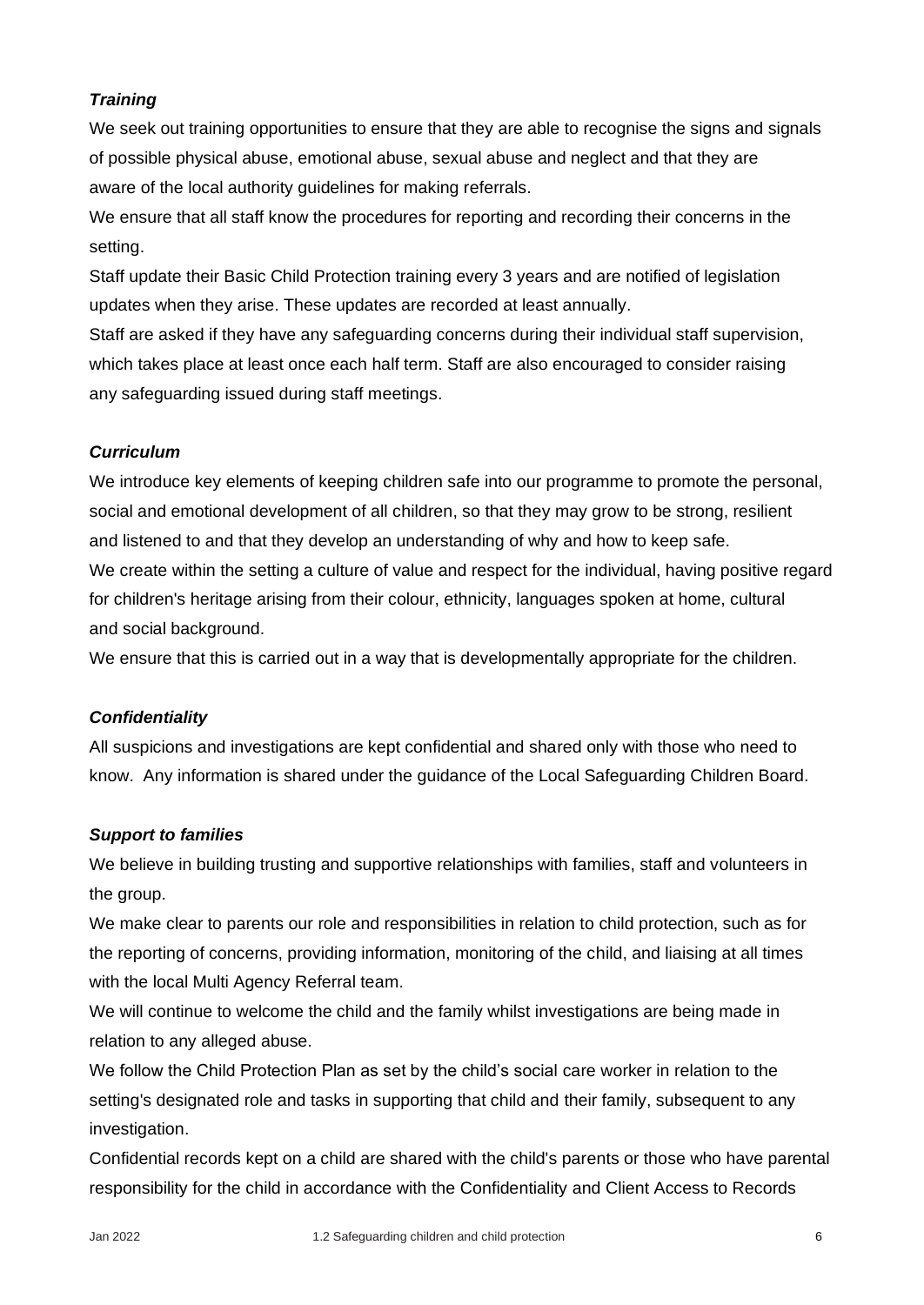procedure and only if appropriate under the guidance of the Local Safeguarding Children Board.

# **We keep up to date with the latest documents, via updates from [www.gov.uk](http://www.gov.uk/)**

[www.gov.uk/government/publications/keeping-children-safe-in-education--2](http://www.gov.uk/government/publications/keeping-children-safe-in-education--2) [www.gov.uk/government/publications/working-together-to-safeguard-children--2](http://www.gov.uk/government/publications/working-together-to-safeguard-children--2) [www.gov.uk/government/publications/prevent-duty-guidance](http://www.gov.uk/government/publications/prevent-duty-guidance) [www.gov.uk/government/publications/protecting-children-from-radicalisation-the-prevent-duty](http://www.gov.uk/government/publications/protecting-children-from-radicalisation-the-prevent-duty) [www.preventforfeandtraining.org.uk](http://www.preventforfeandtraining.org.uk/) [www.legislation.gov.uk/uksi/2014/3283/contents/made](http://www.legislation.gov.uk/uksi/2014/3283/contents/made) [www.gov.uk/government/publications/early-years-foundation-stage-framework--2](http://www.gov.uk/government/publications/early-years-foundation-stage-framework--2) [www.gov.uk/government/publications/disq ualification-under-the-childcare-act-2006](file:///E:/Preschool%20Committee%20Folder/1Secretary%20files%20for%20Jo/Policies/2017-2018%20Policies/www.gov.uk/government/publications/disq%20ualification-under-the-childcare-act-2006)

## **Legal framework**

*Primary legislation* Childcare Act 2006 General Data Protection Regulations (2018) Safeguarding Vulnerable Groups Act (2006)

*Secondary legislation* Sexual Offences Act (2003) Criminal Justice and Court Services Act (2000) Human Rights Act (1999) Race Relations (Amendment) Act (2000) Race Relations (Amendment) Act (1976) Regulations Equalities Act (2006)

#### **Further Guidance**

Working Together to Safeguard Children (revised March 2015) https://www.gov.uk/government/uploads/system/uploads/attachment\_data/file/592101/Working\_To gether\_to\_Safeguard\_Children\_20170213.pdf

The Common Assessment Framework (2006) Taking account of any advice from the LSCB or local authority on appropriate training courses. [www.gov.uk/government/publications/female-genital-mutilation-guidelines](http://www.gov.uk/government/publications/female-genital-mutilation-guidelines) [www.gov.uk/government/publications/what-to-do-if-youre-worried-a-child-is-being-abused--2](http://www.gov.uk/government/publications/what-to-do-if-youre-worried-a-child-is-being-abused--2) www.gov.uk/government/uploads/system/uploads/attachment\_data/file/419595/Working\_Together \_to \_Safeguard\_Children.pdf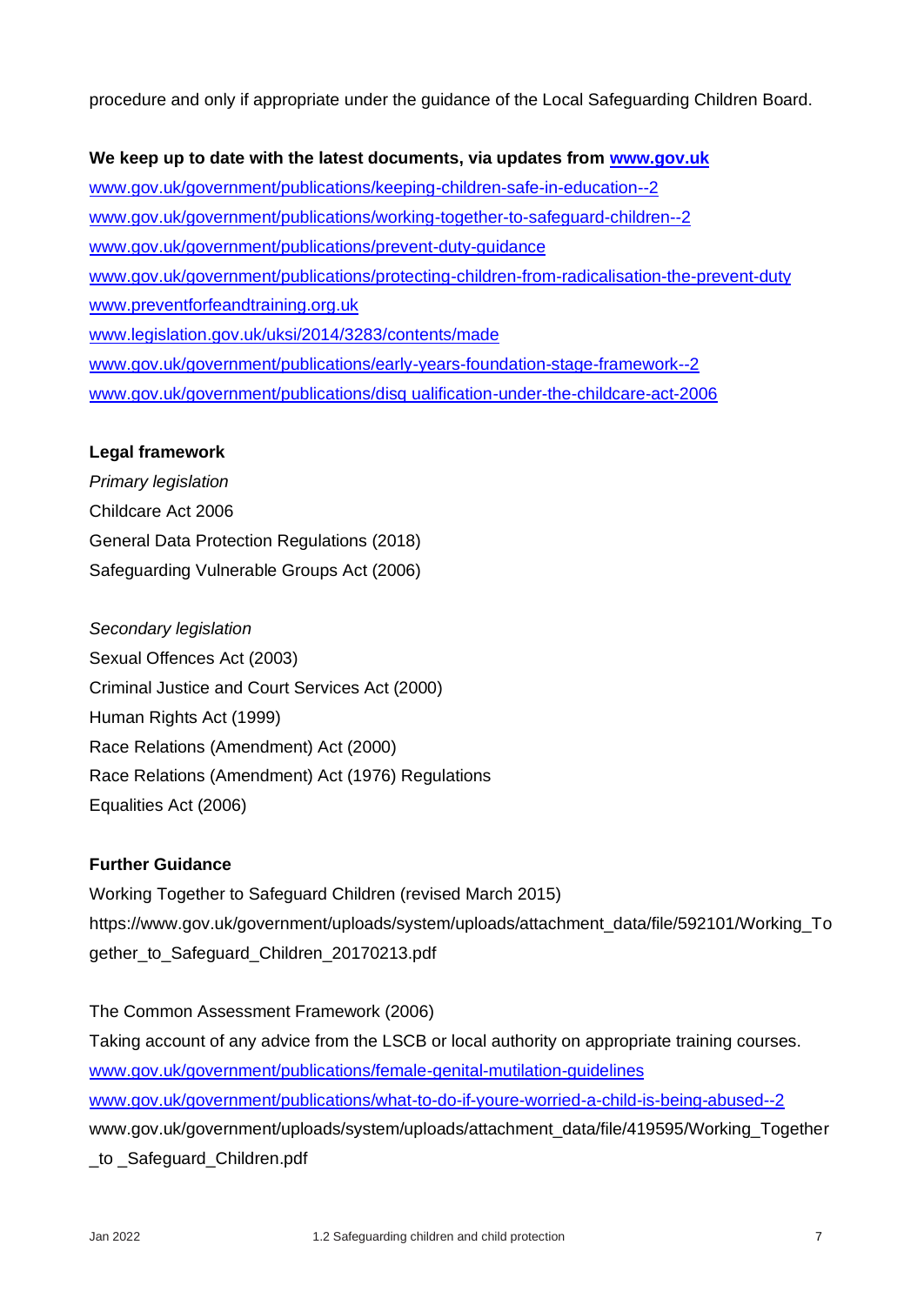The 2015 Counter Terrorism and Security Act places a duty on early years providers "to have due regard to the need to prevent people from being drawn into terrorism" (the Prevent duty): [www.gov.uk/government/publications/protecting-children-from-radicalisation-the-prevent-duty](http://www.gov.uk/government/publications/protecting-children-from-radicalisation-the-prevent-duty) Under section 175(4) of the Education Act 2002 [www.gov.uk/government/publications/keeping-children-safe-in-education--2](http://www.gov.uk/government/publications/keeping-children-safe-in-education--2)

#### **Early Years Statutory Guidance Extracts:**

#### Child protection

3.4. Providers must be alert to any issues of concern in the child's life at home or elsewhere. Providers must have and implement a policy, and procedures, to safeguard children. These should be in line with the guidance and procedures of the relevant Local Safeguarding Children Board (LSCB). The safeguarding policy and procedures must include an explanation of the action to be taken when there are safeguarding concerns about a child and in the event of an allegation being made against a member of staff and cover the use of mobile phones and cameras in the setting. 3.5. A practitioner must be designated to take lead responsibility for safeguarding children in every setting. Childminders must take the lead responsibility themselves. The lead practitioner is responsible for liaison with local statutory children's services agencies, and with the LSCB. They must provide support, advice and guidance to any other staff on an ongoing basis, and on any specific safeguarding issue as required. The lead practitioner must attend a child protection training course that enables them to identify, understand and respond appropriately to signs of

possible abuse and neglect (as described at paragraph 3.6).

3.6. Providers must train all staff to understand their safeguarding policy and procedures and ensure that all staff have up to date knowledge of safeguarding issues. Training made available by the provider must enable staff to identify signs of possible abuse and neglect at the earliest opportunity, and to respond in a timely and appropriate way.

These may include:

- significant changes in children's behaviour
- deterioration in children's general well-being
- unexplained bruising, marks or signs of possible abuse or neglect
- children's comments which give cause for concern
- any reasons to suspect neglect or abuse outside the setting, for example in the child's home or that a girl may have been subjected to (or is at risk of) female genital mutilation
- inappropriate behaviour displayed by other members of staff, or any other person working with the children, for example: inappropriate sexual comments; excessive one-to-one attention beyond the requirements of their usual role and responsibilities; or inappropriate sharing of images. Providers may also find 'What to do if you're worried a child is being